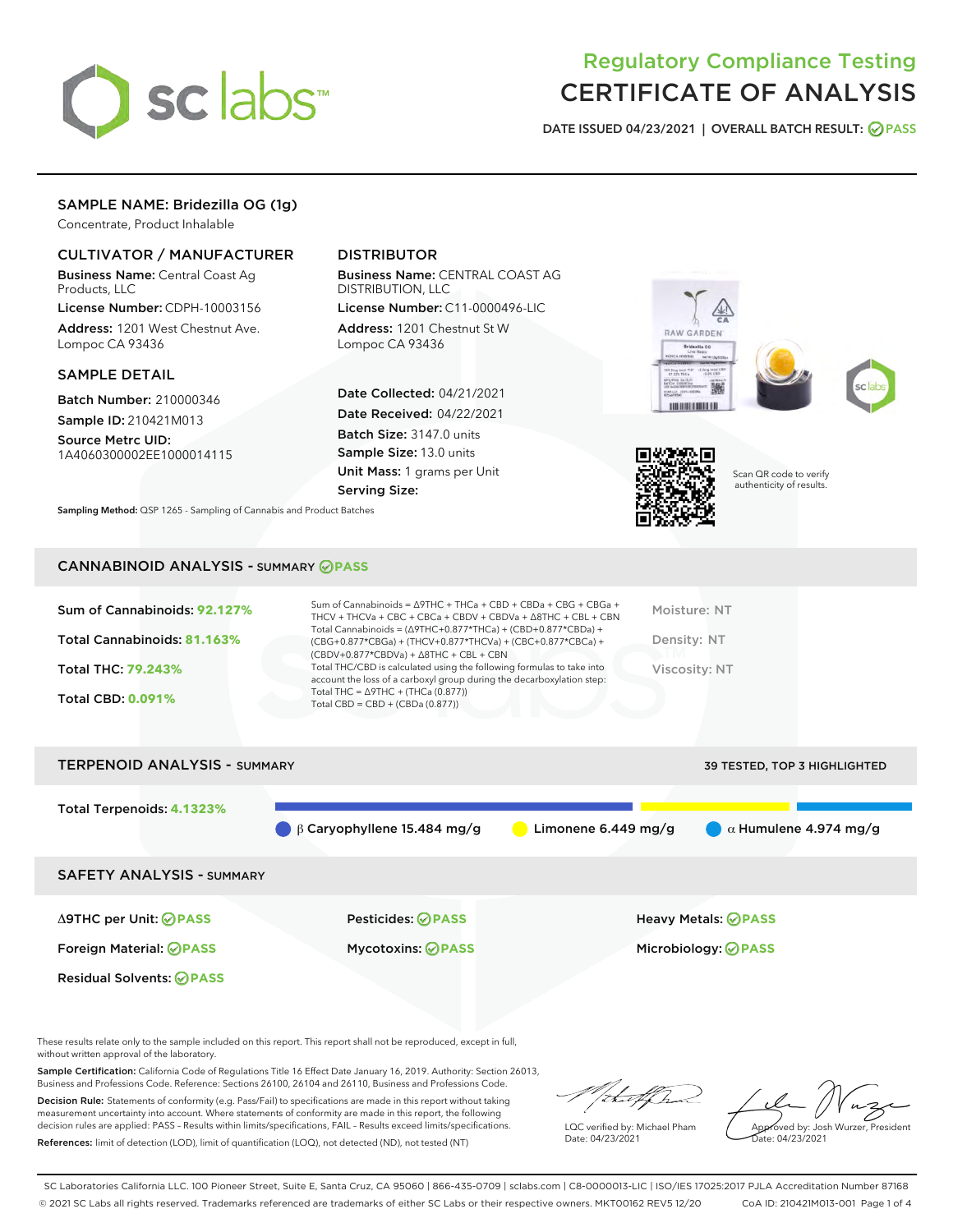



BRIDEZILLA OG (1G) | DATE ISSUED 04/23/2021 | OVERALL BATCH RESULT: @ PASS

#### CANNABINOID TEST RESULTS - 04/23/2021 2 PASS

Tested by high-performance liquid chromatography with diode-array detection (HPLC-DAD). **Method:** QSP 1157 - Analysis of Cannabinoids by HPLC-DAD

#### TOTAL CANNABINOIDS: **81.163%**

Total Cannabinoids (Total THC) + (Total CBD) + (Total CBG) + (Total THCV) + (Total CBC) + (Total CBDV) + ∆8THC + CBL + CBN

TOTAL THC: **79.243%** Total THC (∆9THC+0.877\*THCa)

TOTAL CBD: **0.091%**

Total CBD (CBD+0.877\*CBDa)

TOTAL CBG: 1.14% Total CBG (CBG+0.877\*CBGa)

TOTAL THCV: 0.319% Total THCV (THCV+0.877\*THCVa)

TOTAL CBC: 0.37% Total CBC (CBC+0.877\*CBCa)

TOTAL CBDV: ND Total CBDV (CBDV+0.877\*CBDVa)

| <b>COMPOUND</b> | LOD/LOQ<br>(mg/g)          | <b>MEASUREMENT</b><br><b>UNCERTAINTY</b><br>(mg/g) | <b>RESULT</b><br>(mg/g) | <b>RESULT</b><br>(%) |
|-----------------|----------------------------|----------------------------------------------------|-------------------------|----------------------|
| <b>THCa</b>     | 0.05/0.14                  | ±22.369                                            | 870.39                  | 87.039               |
| <b>A9THC</b>    | 0.06 / 0.26                | ±1,001                                             | 29.10                   | 2.910                |
| <b>CBGa</b>     | 0.1/0.2                    | ±0.62                                              | 11.9                    | 1.19                 |
| <b>CBCa</b>     | 0.07 / 0.28                | ±0.206                                             | 4.22                    | 0.422                |
| <b>THCVa</b>    | 0.07/0.20                  | ±0.174                                             | 3.64                    | 0.364                |
| <b>CBDa</b>     | 0.02/0.19                  | ±0.030                                             | 1.04                    | 0.104                |
| <b>CBG</b>      | 0.06/0.19                  | ±0.039                                             | 0.98                    | 0.098                |
| A8THC           | 0.1/0.4                    | N/A                                                | <b>ND</b>               | <b>ND</b>            |
| <b>THCV</b>     | 0.1/0.2                    | N/A                                                | <b>ND</b>               | <b>ND</b>            |
| <b>CBD</b>      | 0.07/0.29                  | N/A                                                | <b>ND</b>               | <b>ND</b>            |
| <b>CBDV</b>     | 0.04 / 0.15                | N/A                                                | <b>ND</b>               | <b>ND</b>            |
| <b>CBDVa</b>    | 0.03 / 0.53                | N/A                                                | <b>ND</b>               | <b>ND</b>            |
| <b>CBL</b>      | 0.06 / 0.24                | N/A                                                | <b>ND</b>               | <b>ND</b>            |
| <b>CBN</b>      | 0.1/0.3                    | N/A                                                | <b>ND</b>               | <b>ND</b>            |
| <b>CBC</b>      | 0.2 / 0.5                  | N/A                                                | <b>ND</b>               | <b>ND</b>            |
|                 | <b>SUM OF CANNABINOIDS</b> |                                                    | 921.27 mg/g             | 92.127%              |

#### **UNIT MASS: 1 grams per Unit**

| ∆9THC per Unit                         | 1120 per-package limit     | 29.10 mg/unit<br><b>PASS</b> |
|----------------------------------------|----------------------------|------------------------------|
| <b>Total THC per Unit</b>              |                            | 792.43 mg/unit               |
| <b>CBD per Unit</b>                    |                            | <b>ND</b>                    |
| <b>Total CBD per Unit</b>              |                            | $0.91$ mg/unit               |
| <b>Sum of Cannabinoids</b><br>per Unit |                            | 921.27 mg/unit               |
| <b>Total Cannabinoids</b><br>per Unit  |                            | 811.63 mg/unit               |
| <b>MOISTURE TEST RESULT</b>            | <b>DENSITY TEST RESULT</b> | <b>VISCOSITY TEST RESULT</b> |

# **MOISTURE TEST RESULT**

Not Tested

Not Tested

Not Tested

#### TERPENOID TEST RESULTS - 04/23/2021

Terpene analysis utilizing gas chromatography-flame ionization detection (GC-FID). **Method:** QSP 1192 - Analysis of Terpenoids by GC-FID

| <b>COMPOUND</b>         | LOD/LOQ<br>(mg/g) | <b>MEASUREMENT</b><br><b>UNCERTAINTY</b><br>(mg/g) | <b>RESULT</b><br>(mg/g)                          | <b>RESULT</b><br>(%) |
|-------------------------|-------------------|----------------------------------------------------|--------------------------------------------------|----------------------|
| $\beta$ Caryophyllene   | 0.004 / 0.012     | ±0.5512                                            | 15.484                                           | 1.5484               |
| Limonene                | 0.005 / 0.016     | ±0.0922                                            | 6.449                                            | 0.6449               |
| $\alpha$ Humulene       | 0.009/0.029       | ±0.1597                                            | 4.974                                            | 0.4974               |
| <b>Myrcene</b>          | 0.008 / 0.025     | ±0.0392                                            | 3.042                                            | 0.3042               |
| $\alpha$ Bisabolol      | 0.008 / 0.026     | ±0.1030                                            | 1.928                                            | 0.1928               |
| Linalool                | 0.009 / 0.032     | ±0.0658                                            | 1.732                                            | 0.1732               |
| Terpinolene             | 0.008 / 0.026     | ±0.0335                                            | 1.634                                            | 0.1634               |
| $\beta$ Pinene          | 0.004 / 0.014     | ±0.0115                                            | 0.999                                            | 0.0999               |
| $\alpha$ Pinene         | 0.005 / 0.017     | ±0.0082                                            | 0.954                                            | 0.0954               |
| Terpineol               | 0.016 / 0.055     | ±0.0480                                            | 0.782                                            | 0.0782               |
| Nerolidol               | 0.009 / 0.028     | ±0.0473                                            | 0.752                                            | 0.0752               |
| Fenchol                 | 0.010 / 0.034     | ±0.0250                                            | 0.645                                            | 0.0645               |
| trans-β-Farnesene       | 0.008 / 0.025     | ±0.0219                                            | 0.616                                            | 0.0616               |
| Ocimene                 | 0.011 / 0.038     | ±0.0086                                            | 0.269                                            | 0.0269               |
| Caryophyllene<br>Oxide  | 0.010 / 0.033     | ±0.0097                                            | 0.210                                            | 0.0210               |
| <b>Borneol</b>          | 0.005 / 0.016     | ±0.0071                                            | 0.168                                            | 0.0168               |
| Valencene               | 0.009 / 0.030     | ±0.0092                                            | 0.133                                            | 0.0133               |
| Camphene                | 0.005 / 0.015     | ±0.0011                                            | 0.095                                            | 0.0095               |
| $\alpha$ Phellandrene   | 0.006 / 0.020     | ±0.0009                                            | 0.065                                            | 0.0065               |
| Guaiol                  | 0.009 / 0.030     | ±0.0030                                            | 0.063                                            | 0.0063               |
| $\alpha$ Cedrene        | 0.005 / 0.016     | ±0.0018                                            | 0.059                                            | 0.0059               |
| Citronellol             | 0.003 / 0.010     | ±0.0026                                            | 0.054                                            | 0.0054               |
| 3 Carene                | 0.005 / 0.018     | ±0.0007                                            | 0.049                                            | 0.0049               |
| $\alpha$ Terpinene      | 0.005 / 0.017     | ±0.0007                                            | 0.046                                            | 0.0046               |
| Fenchone                | 0.009 / 0.028     | ±0.0011                                            | 0.037                                            | 0.0037               |
| $\gamma$ Terpinene      | 0.006 / 0.018     | ±0.0005                                            | 0.030                                            | 0.0030               |
| Geraniol                | 0.002 / 0.007     | ±0.0013                                            | 0.029                                            | 0.0029               |
| Sabinene Hydrate        | 0.006 / 0.022     | ±0.0010                                            | 0.025                                            | 0.0025               |
| Sabinene                | 0.004 / 0.014     | N/A                                                | <loq< th=""><th><loq< th=""></loq<></th></loq<>  | <loq< th=""></loq<>  |
| Eucalyptol              | 0.006 / 0.018     | N/A                                                | <loq< th=""><th><loq< th=""></loq<></th></loq<>  | <loq< th=""></loq<>  |
| Isoborneol              | 0.004 / 0.012     | N/A                                                | <loq< th=""><th><math>&lt;</math>LOQ</th></loq<> | $<$ LOQ              |
| Nerol                   | 0.003 / 0.011     | N/A                                                | <loq< th=""><th><loq< th=""></loq<></th></loq<>  | <loq< th=""></loq<>  |
| p-Cymene                | 0.005 / 0.016     | N/A                                                | ND                                               | ND                   |
| (-)-Isopulegol          | 0.005 / 0.016     | N/A                                                | ND                                               | ND                   |
| Camphor                 | 0.006 / 0.019     | N/A                                                | ND                                               | ND                   |
| Menthol                 | 0.008 / 0.025     | N/A                                                | ND                                               | ND                   |
| R-(+)-Pulegone          | 0.003 / 0.011     | N/A                                                | <b>ND</b>                                        | ND                   |
| <b>Geranyl Acetate</b>  | 0.004 / 0.014     | N/A                                                | ND                                               | ND                   |
| Cedrol                  | 0.008 / 0.027     | N/A                                                | ND                                               | ND                   |
| <b>TOTAL TERPENOIDS</b> |                   |                                                    | 41.323 mg/g                                      | 4.1323%              |

SC Laboratories California LLC. 100 Pioneer Street, Suite E, Santa Cruz, CA 95060 | 866-435-0709 | sclabs.com | C8-0000013-LIC | ISO/IES 17025:2017 PJLA Accreditation Number 87168 © 2021 SC Labs all rights reserved. Trademarks referenced are trademarks of either SC Labs or their respective owners. MKT00162 REV5 12/20 CoA ID: 210421M013-001 Page 2 of 4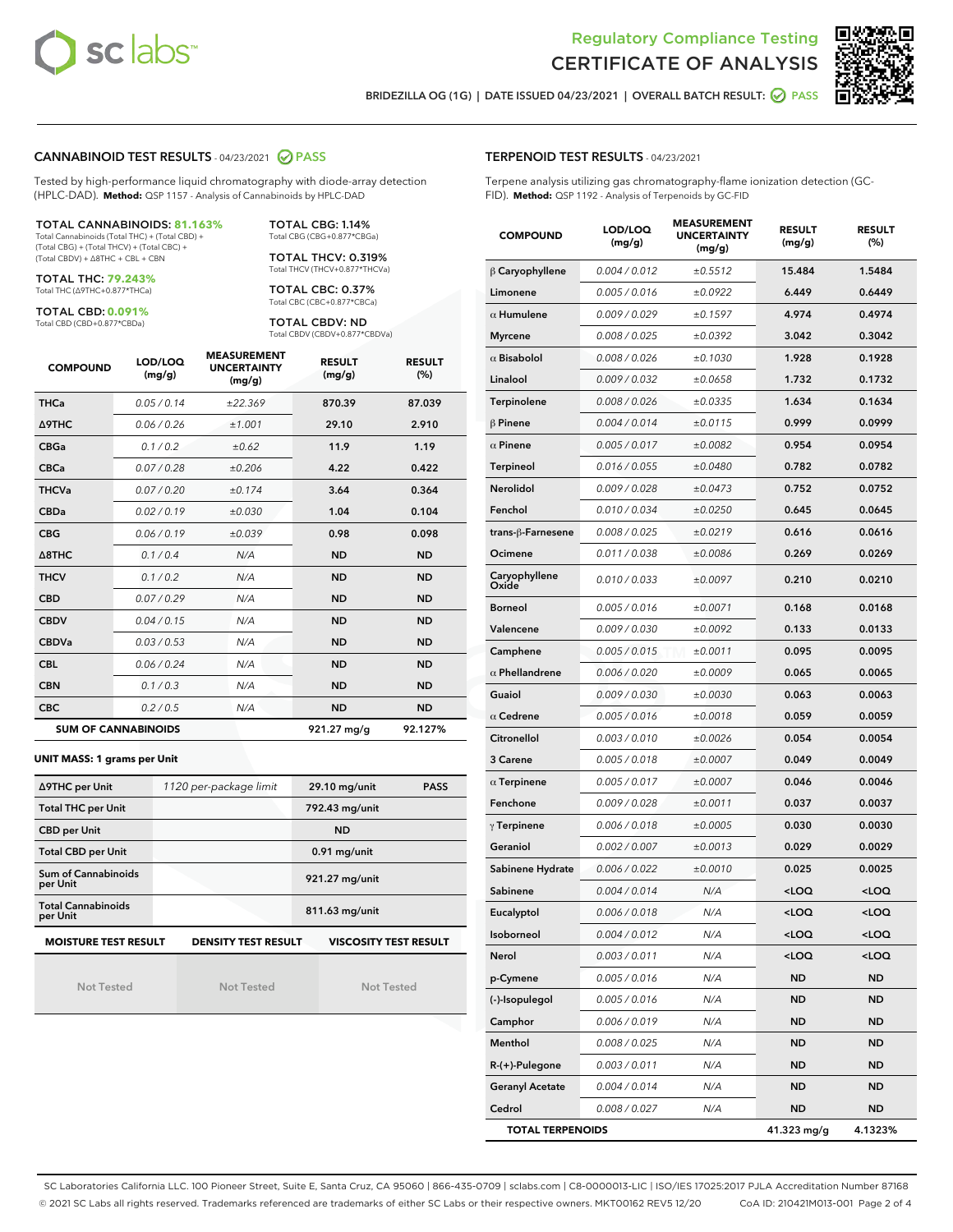



BRIDEZILLA OG (1G) | DATE ISSUED 04/23/2021 | OVERALL BATCH RESULT: @ PASS

# CATEGORY 1 PESTICIDE TEST RESULTS - 04/23/2021 2 PASS

Pesticide and plant growth regulator analysis utilizing high-performance liquid chromatography-mass spectrometry (HPLC-MS) or gas chromatography-mass spectrometry (GC-MS). \*GC-MS utilized where indicated. **Method:** QSP 1212 - Analysis of Pesticides and Mycotoxins by LC-MS or QSP 1213 - Analysis of Pesticides by GC-MS

| <b>COMPOUND</b>             | LOD/LOQ<br>$(\mu g/g)$ | <b>ACTION</b><br><b>LIMIT</b><br>$(\mu g/g)$ | <b>MEASUREMENT</b><br><b>UNCERTAINTY</b><br>$(\mu g/g)$ | <b>RESULT</b><br>$(\mu g/g)$ | <b>RESULT</b> |
|-----------------------------|------------------------|----------------------------------------------|---------------------------------------------------------|------------------------------|---------------|
| Aldicarb                    | 0.03 / 0.08            | $\ge$ LOD                                    | N/A                                                     | <b>ND</b>                    | <b>PASS</b>   |
| Carbofuran                  | 0.02/0.05              | $>$ LOD                                      | N/A                                                     | <b>ND</b>                    | <b>PASS</b>   |
| Chlordane*                  | 0.03 / 0.08            | $\ge$ LOD                                    | N/A                                                     | <b>ND</b>                    | <b>PASS</b>   |
| Chlorfenapyr*               | 0.03/0.10              | $\ge$ LOD                                    | N/A                                                     | <b>ND</b>                    | <b>PASS</b>   |
| Chlorpyrifos                | 0.02 / 0.06            | $\ge$ LOD                                    | N/A                                                     | <b>ND</b>                    | <b>PASS</b>   |
| Coumaphos                   | 0.02 / 0.07            | $\ge$ LOD                                    | N/A                                                     | <b>ND</b>                    | <b>PASS</b>   |
| Daminozide                  | 0.02/0.07              | $>$ LOD                                      | N/A                                                     | <b>ND</b>                    | <b>PASS</b>   |
| <b>DDVP</b><br>(Dichlorvos) | 0.03/0.09              | $\ge$ LOD                                    | N/A                                                     | <b>ND</b>                    | <b>PASS</b>   |
| Dimethoate                  | 0.03 / 0.08            | $\ge$ LOD                                    | N/A                                                     | <b>ND</b>                    | <b>PASS</b>   |
| Ethoprop(hos)               | 0.03/0.10              | $>$ LOD                                      | N/A                                                     | <b>ND</b>                    | <b>PASS</b>   |
| Etofenprox                  | 0.02 / 0.06            | $\ge$ LOD                                    | N/A                                                     | <b>ND</b>                    | <b>PASS</b>   |
| Fenoxycarb                  | 0.03 / 0.08            | $\ge$ LOD                                    | N/A                                                     | <b>ND</b>                    | <b>PASS</b>   |
| Fipronil                    | 0.03/0.08              | $\ge$ LOD                                    | N/A                                                     | <b>ND</b>                    | <b>PASS</b>   |
| Imazalil                    | 0.02 / 0.06            | $\ge$ LOD                                    | N/A                                                     | <b>ND</b>                    | <b>PASS</b>   |
| <b>Methiocarb</b>           | 0.02 / 0.07            | $\ge$ LOD                                    | N/A                                                     | <b>ND</b>                    | <b>PASS</b>   |
| Methyl<br>parathion         | 0.03/0.10              | $\ge$ LOD                                    | N/A                                                     | <b>ND</b>                    | <b>PASS</b>   |
| <b>Mevinphos</b>            | 0.03/0.09              | $>$ LOD                                      | N/A                                                     | <b>ND</b>                    | <b>PASS</b>   |
| Paclobutrazol               | 0.02 / 0.05            | $\ge$ LOD                                    | N/A                                                     | <b>ND</b>                    | <b>PASS</b>   |
| Propoxur                    | 0.03/0.09              | $\ge$ LOD                                    | N/A                                                     | <b>ND</b>                    | <b>PASS</b>   |
| Spiroxamine                 | 0.03 / 0.08            | $\ge$ LOD                                    | N/A                                                     | <b>ND</b>                    | <b>PASS</b>   |
| Thiacloprid                 | 0.03/0.10              | $\ge$ LOD                                    | N/A                                                     | <b>ND</b>                    | <b>PASS</b>   |

#### CATEGORY 2 PESTICIDE TEST RESULTS - 04/23/2021 @ PASS

| <b>COMPOUND</b>          | LOD/LOO<br>$(\mu g/g)$ | <b>ACTION</b><br>LIMIT<br>$(\mu g/g)$ | <b>MEASUREMENT</b><br><b>UNCERTAINTY</b><br>$(\mu g/g)$ | <b>RESULT</b><br>$(\mu g/g)$ | <b>RESULT</b> |
|--------------------------|------------------------|---------------------------------------|---------------------------------------------------------|------------------------------|---------------|
| Abamectin                | 0.03/0.10              | 0.1                                   | N/A                                                     | <b>ND</b>                    | <b>PASS</b>   |
| Acephate                 | 0.02/0.07              | 0.1                                   | N/A                                                     | <b>ND</b>                    | <b>PASS</b>   |
| Acequinocyl              | 0.02/0.07              | 0.1                                   | N/A                                                     | <b>ND</b>                    | <b>PASS</b>   |
| Acetamiprid              | 0.02/0.05              | 0.1                                   | N/A                                                     | <b>ND</b>                    | <b>PASS</b>   |
| Azoxystrobin             | 0.02/0.07              | 0.1                                   | N/A                                                     | <b>ND</b>                    | <b>PASS</b>   |
| <b>Bifenazate</b>        | 0.01/0.04              | 0.1                                   | N/A                                                     | <b>ND</b>                    | <b>PASS</b>   |
| <b>Bifenthrin</b>        | 0.02 / 0.05            | 3                                     | N/A                                                     | <b>ND</b>                    | <b>PASS</b>   |
| <b>Boscalid</b>          | 0.03/0.09              | 0.1                                   | N/A                                                     | <b>ND</b>                    | <b>PASS</b>   |
| Captan                   | 0.19/0.57              | 0.7                                   | N/A                                                     | <b>ND</b>                    | <b>PASS</b>   |
| Carbaryl                 | 0.02/0.06              | 0.5                                   | N/A                                                     | <b>ND</b>                    | <b>PASS</b>   |
| Chlorantranilip-<br>role | 0.04/0.12              | 10                                    | N/A                                                     | <b>ND</b>                    | <b>PASS</b>   |
| Clofentezine             | 0.03/0.09              | 0.1                                   | N/A                                                     | <b>ND</b>                    | <b>PASS</b>   |

# CATEGORY 2 PESTICIDE TEST RESULTS - 04/23/2021 continued

| <b>COMPOUND</b>               | LOD/LOQ<br>(µg/g) | <b>ACTION</b><br><b>LIMIT</b><br>$(\mu g/g)$ | <b>MEASUREMENT</b><br><b>UNCERTAINTY</b><br>$(\mu g/g)$ | <b>RESULT</b><br>(µg/g) | <b>RESULT</b> |
|-------------------------------|-------------------|----------------------------------------------|---------------------------------------------------------|-------------------------|---------------|
| Cyfluthrin                    | 0.12 / 0.38       | $\overline{c}$                               | N/A                                                     | ND                      | <b>PASS</b>   |
| Cypermethrin                  | 0.11 / 0.32       | $\mathcal{I}$                                | N/A                                                     | ND                      | <b>PASS</b>   |
| Diazinon                      | 0.02 / 0.05       | 0.1                                          | N/A                                                     | <b>ND</b>               | <b>PASS</b>   |
| Dimethomorph                  | 0.03 / 0.09       | 2                                            | N/A                                                     | ND                      | <b>PASS</b>   |
| Etoxazole                     | 0.02 / 0.06       | 0.1                                          | N/A                                                     | ND                      | <b>PASS</b>   |
| Fenhexamid                    | 0.03 / 0.09       | 0.1                                          | N/A                                                     | <b>ND</b>               | <b>PASS</b>   |
| Fenpyroximate                 | 0.02 / 0.06       | 0.1                                          | N/A                                                     | ND                      | <b>PASS</b>   |
| Flonicamid                    | 0.03 / 0.10       | 0.1                                          | N/A                                                     | ND                      | <b>PASS</b>   |
| Fludioxonil                   | 0.03 / 0.10       | 0.1                                          | N/A                                                     | <b>ND</b>               | <b>PASS</b>   |
| Hexythiazox                   | 0.02 / 0.07       | 0.1                                          | N/A                                                     | <b>ND</b>               | <b>PASS</b>   |
| Imidacloprid                  | 0.04 / 0.11       | 5                                            | N/A                                                     | ND                      | <b>PASS</b>   |
| Kresoxim-methyl               | 0.02 / 0.07       | 0.1                                          | N/A                                                     | <b>ND</b>               | <b>PASS</b>   |
| Malathion                     | 0.03 / 0.09       | 0.5                                          | N/A                                                     | ND                      | <b>PASS</b>   |
| Metalaxyl                     | 0.02 / 0.07       | $\overline{c}$                               | N/A                                                     | ND                      | PASS          |
| Methomyl                      | 0.03 / 0.10       | 1                                            | N/A                                                     | <b>ND</b>               | <b>PASS</b>   |
| Myclobutanil                  | 0.03 / 0.09       | 0.1                                          | N/A                                                     | ND                      | <b>PASS</b>   |
| Naled                         | 0.02 / 0.07       | 0.1                                          | N/A                                                     | ND                      | <b>PASS</b>   |
| Oxamyl                        | 0.04 / 0.11       | 0.5                                          | N/A                                                     | ND                      | <b>PASS</b>   |
| Pentachloronitro-<br>benzene* | 0.03 / 0.09       | 0.1                                          | N/A                                                     | ND                      | <b>PASS</b>   |
| Permethrin                    | 0.04 / 0.12       | 0.5                                          | N/A                                                     | <b>ND</b>               | <b>PASS</b>   |
| Phosmet                       | 0.03 / 0.10       | 0.1                                          | N/A                                                     | ND                      | <b>PASS</b>   |
| Piperonylbu-<br>toxide        | 0.02 / 0.07       | 3                                            | N/A                                                     | ND                      | <b>PASS</b>   |
| Prallethrin                   | 0.03 / 0.08       | 0.1                                          | N/A                                                     | ND                      | <b>PASS</b>   |
| Propiconazole                 | 0.02 / 0.07       | 0.1                                          | N/A                                                     | ND                      | <b>PASS</b>   |
| Pyrethrins                    | 0.04 / 0.12       | 0.5                                          | N/A                                                     | <b>ND</b>               | <b>PASS</b>   |
| Pyridaben                     | 0.02 / 0.07       | 0.1                                          | N/A                                                     | ND                      | <b>PASS</b>   |
| Spinetoram                    | 0.02 / 0.07       | 0.1                                          | N/A                                                     | ND                      | PASS          |
| Spinosad                      | 0.02 / 0.07       | 0.1                                          | N/A                                                     | <b>ND</b>               | <b>PASS</b>   |
| Spiromesifen                  | 0.02 / 0.05       | 0.1                                          | N/A                                                     | ND                      | <b>PASS</b>   |
| Spirotetramat                 | 0.02 / 0.06       | 0.1                                          | N/A                                                     | ND                      | <b>PASS</b>   |
| Tebuconazole                  | 0.02 / 0.07       | 0.1                                          | N/A                                                     | ND                      | <b>PASS</b>   |
| Thiamethoxam                  | 0.03 / 0.10       | 5                                            | N/A                                                     | ND                      | <b>PASS</b>   |
| Trifloxystrobin               | 0.03 / 0.08       | 0.1                                          | N/A                                                     | <b>ND</b>               | <b>PASS</b>   |

SC Laboratories California LLC. 100 Pioneer Street, Suite E, Santa Cruz, CA 95060 | 866-435-0709 | sclabs.com | C8-0000013-LIC | ISO/IES 17025:2017 PJLA Accreditation Number 87168 © 2021 SC Labs all rights reserved. Trademarks referenced are trademarks of either SC Labs or their respective owners. MKT00162 REV5 12/20 CoA ID: 210421M013-001 Page 3 of 4